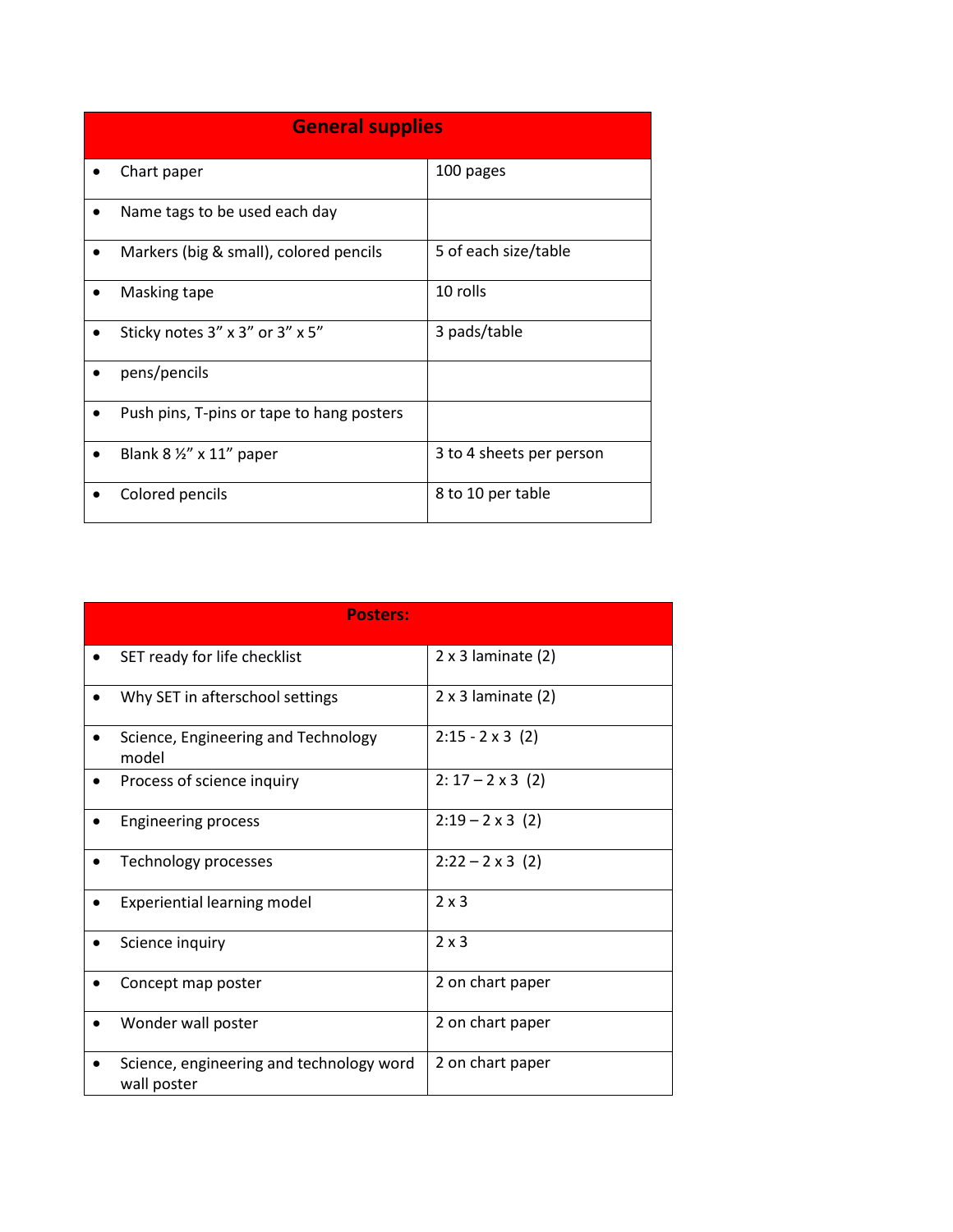| <b>Handouts:</b>                                      |                                 |
|-------------------------------------------------------|---------------------------------|
| Find someone who                                      | 1:9                             |
| Afterschool SET ready for life checklist<br>$\bullet$ | 1:11-1:12 Back-to-Back          |
| <b>SET abilities</b>                                  | 3:8-3:9 Back-to-Back            |
| Changing emphasis                                     | 3:17-3:18 Back-to-Back          |
| Swamp slug boat directions $-$ A and B                | 4:11 - 5 of $A$ – single sided  |
|                                                       | $4:12 - 4:13 - 5$ of B - BTB    |
| Blank map of US                                       | 5:16                            |
| SET Activity bags and sample sheet                    | 5:18-5:19 Back-to-Back          |
| • Strands of informal science learning                | $7:11 - 1$ per person           |
| • Brainstorming activity sheets                       | $7:5 - 7:10 - 2$ per table      |
|                                                       | Back-to-Back                    |
| • Strand table top activities                         | $7:12$ , $7:18-7:22-2$ sets per |
|                                                       | table, Back-to-Back             |
| SET center discovery sheet                            | $9:19-2$ per table              |
| Facilitating and managing cards                       | 9:20-9:21, 4 sets of cards      |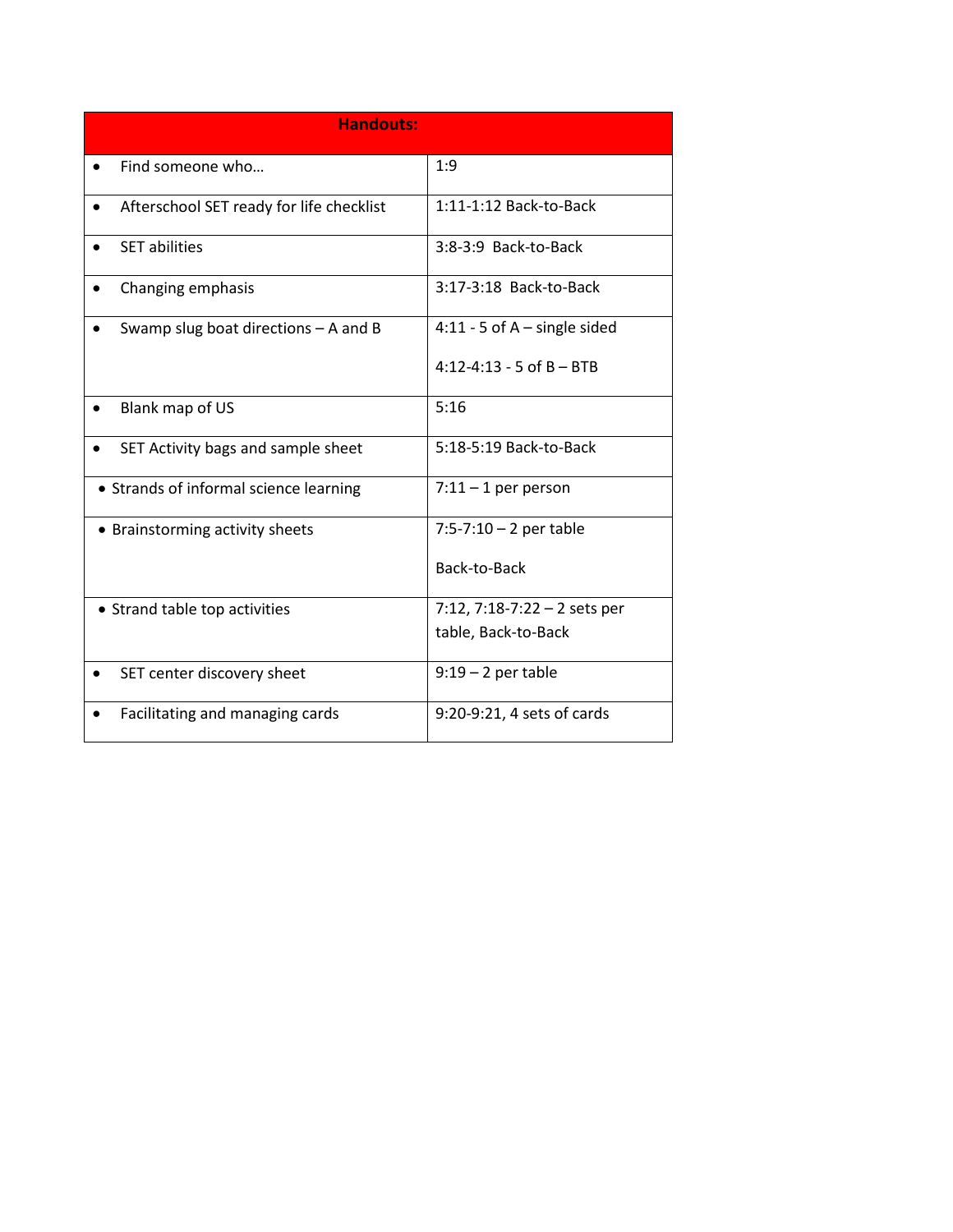| <b>Supplies:</b>                                                                                                                                                                                            |                      |
|-------------------------------------------------------------------------------------------------------------------------------------------------------------------------------------------------------------|----------------------|
| 1 bag of variety of objects (at least 20) per table,<br>such as paper cup, pencil, plastic flower, paper<br>clip, bottle cap, rock, ribbon, wrapper, marble,<br>rubber band, soap bar, scissors, leaf, etc. | 10 bags              |
| 4-H Youth Experiences in Science - Bubbles or<br>other theme-based five day curriculum                                                                                                                      |                      |
| 4-H Youth Experiences in Science Backpack or<br>other science backpack                                                                                                                                      |                      |
| Beach balls with questions                                                                                                                                                                                  | 10                   |
| biographies and/or literature showing children<br>involved in science                                                                                                                                       | 6                    |
| Brown paper grocery bag - cut into $3''$ x $3''$<br>squares                                                                                                                                                 | 2 to 3 bags          |
| construction paper                                                                                                                                                                                          | 30 sheets            |
| craft sticks                                                                                                                                                                                                | 40                   |
| Drinking straws, non-flex are best                                                                                                                                                                          | 50                   |
| Enlarged puzzle pieces                                                                                                                                                                                      | 9:8 & 9:9-12         |
| Fish is fish book by Leo Lionni                                                                                                                                                                             | 10                   |
| Foam trays or paper plates                                                                                                                                                                                  | 50                   |
| Foods that contain oil (nuts, chips or soybeans)                                                                                                                                                            | 2 small bag nuts     |
|                                                                                                                                                                                                             | 2 small bag chips    |
| Foods that don't contain oil (slices of apples,<br>oranges, potatoes or squash                                                                                                                              | 2 apples or oranges  |
|                                                                                                                                                                                                             | 2 potatoes or squash |
| Graph paper                                                                                                                                                                                                 | 1 per person $+/-$   |
| Hand lenses $-1$ per table group                                                                                                                                                                            | 10                   |
| Index cards (blank and lined)                                                                                                                                                                               | 3 per person         |
| Jeopardy game board                                                                                                                                                                                         | 2                    |
| Large plastic tub (2' x 4' x 8" deep) to test boats -<br>2" of water                                                                                                                                        | $\overline{2}$       |
| Logic games and tokens                                                                                                                                                                                      | 10 games             |